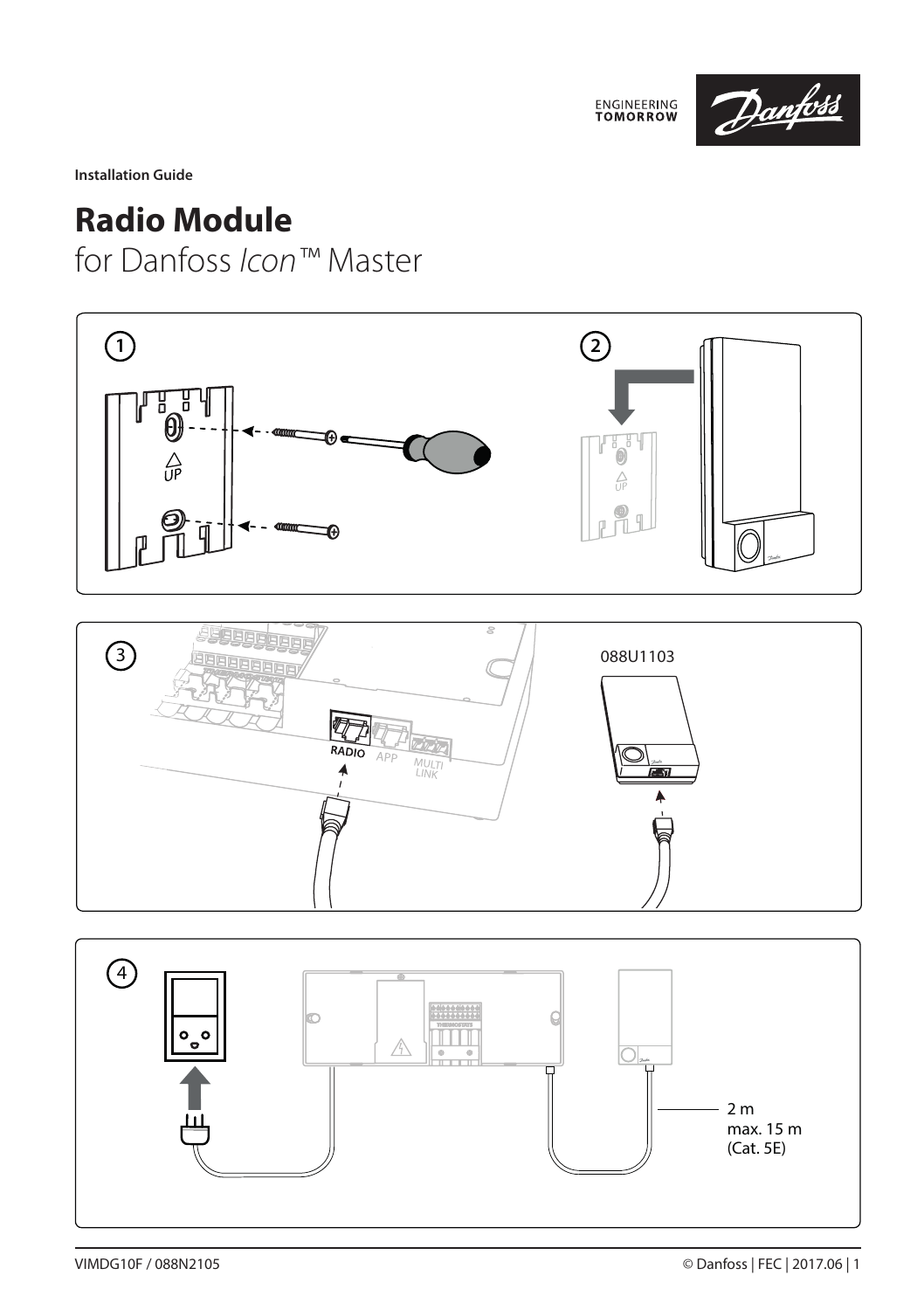Danfoss

## **Placement**

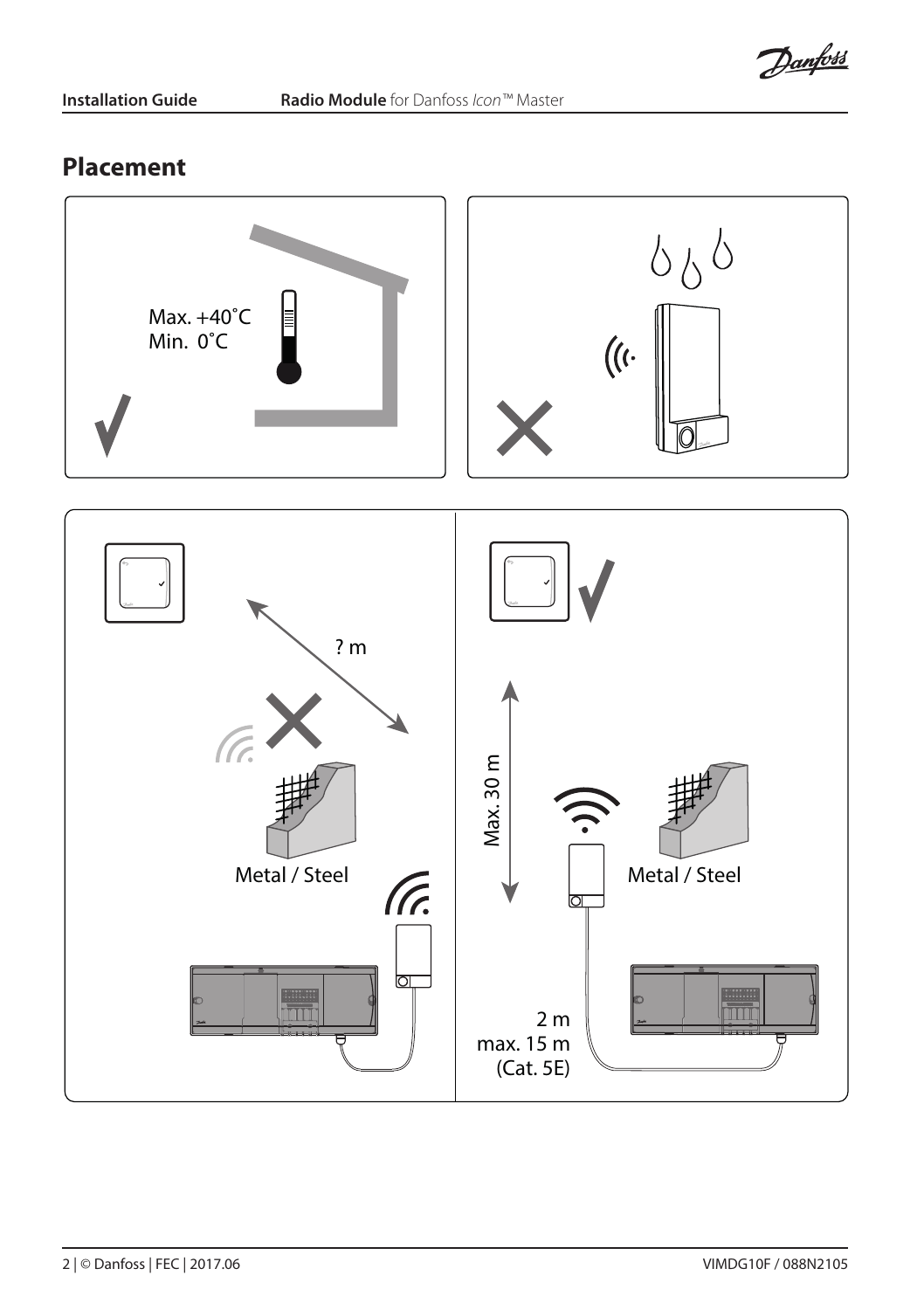Danfoss

## **Declaration of Conformity**

| <b>GB</b>    | Hereby, Danfoss A/S declares that the radio equipment type Radio Module is in compliance<br>with Directive 2014/53/EU. The full text of the EU declaration of conformity is available at the<br>following internet adress: heating.danfoss.com               |
|--------------|--------------------------------------------------------------------------------------------------------------------------------------------------------------------------------------------------------------------------------------------------------------|
| <b>DE</b>    | Hiermit erklärt Danfoss A/S, dass der Funkanlagentyp Radio Module der Richtlinie 2014/53/EU<br>entspricht. Der vollständige Text der EU-Konformitätserklärung ist unter der folgenden Internet-<br>adresse verfügbar: heating.danfoss.com                    |
| FR.          | Le soussigné, Danfoss A/S, déclare que l'équipement radioélectrique du type Radio Module<br>est conforme à la directive 2014/53/UE. Le texte complet de la déclaration UE de conformité est<br>disponible à l'adresse internet suivante: heating.danfoss.com |
| $\mathbf{H}$ | Il fabbricante, Danfoss A/S, dichiara che il tipo di apparecchiatura radio Radio Module è conforme<br>alla direttiva 2014/53/UE. Il testo completo della dichiarazione di conformità UE è disponibile al<br>sequente indirizzo Internet: heating.danfoss.com |
| <b>NL</b>    | Hierbij verklaar ik, Danfoss A/S, dat het type radioapparatuur Radio Module conform is met<br>Richtlijn 2014/53/EU. De volledige tekst van de EU-conformiteitsverklaring kan worden geraad-<br>pleegd op het volgende internetadres: heating.danfoss.com     |
| <b>DK</b>    | Hermed erklærer Danfoss A/S, at radioudstyrstypen type Radio Module er i overensstemmelse<br>med direktiv 2014/53/EU. EU-overensstemmelseserklæringens fulde tekst kan findes på følgende<br>internetadresse: heating.danfoss.com                            |
| <b>SE</b>    | Härmed försäkrar Danfoss A/S att denna typ av radioutrustning Radio Module överensstämmer<br>med direktiv 2014/53/EU. Den fullständiga texten till EU-försäkran om överensstämmelse finns<br>på följande webbadress: heating.danfoss.com                     |
| FI.          | Danfoss A/S vakuuttaa, että radiolaitetyyppi Radio Module on direktiivin 2014/53/EU mukainen.<br>EU-vaatimustenmukaisuusvakuutuksen täysimittainen teksti on saatavilla seuraavassa interneto-<br>soitteessa: heating.danfoss.com                            |
| LT.          | Aš, Danfoss A/S, patvirtinu, kad radijo įrenginių tipas Radio Module atitinka Direktyvą 2014/53/<br>ES. Visas ES atitikties deklaracijos tekstas prieinamas šiuo interneto adresu: heating.danfoss.com                                                       |
| <b>PL</b>    | Danfoss A/S niniejszym oświadcza, że typ urządzenia radiowego Radio Module jest zgodny z<br>dyrektywą 2014/53/UE. Pełny tekst deklaracji zgodności UE jest dostępny pod następującym<br>adresem internetowym: heating.danfoss.com                            |